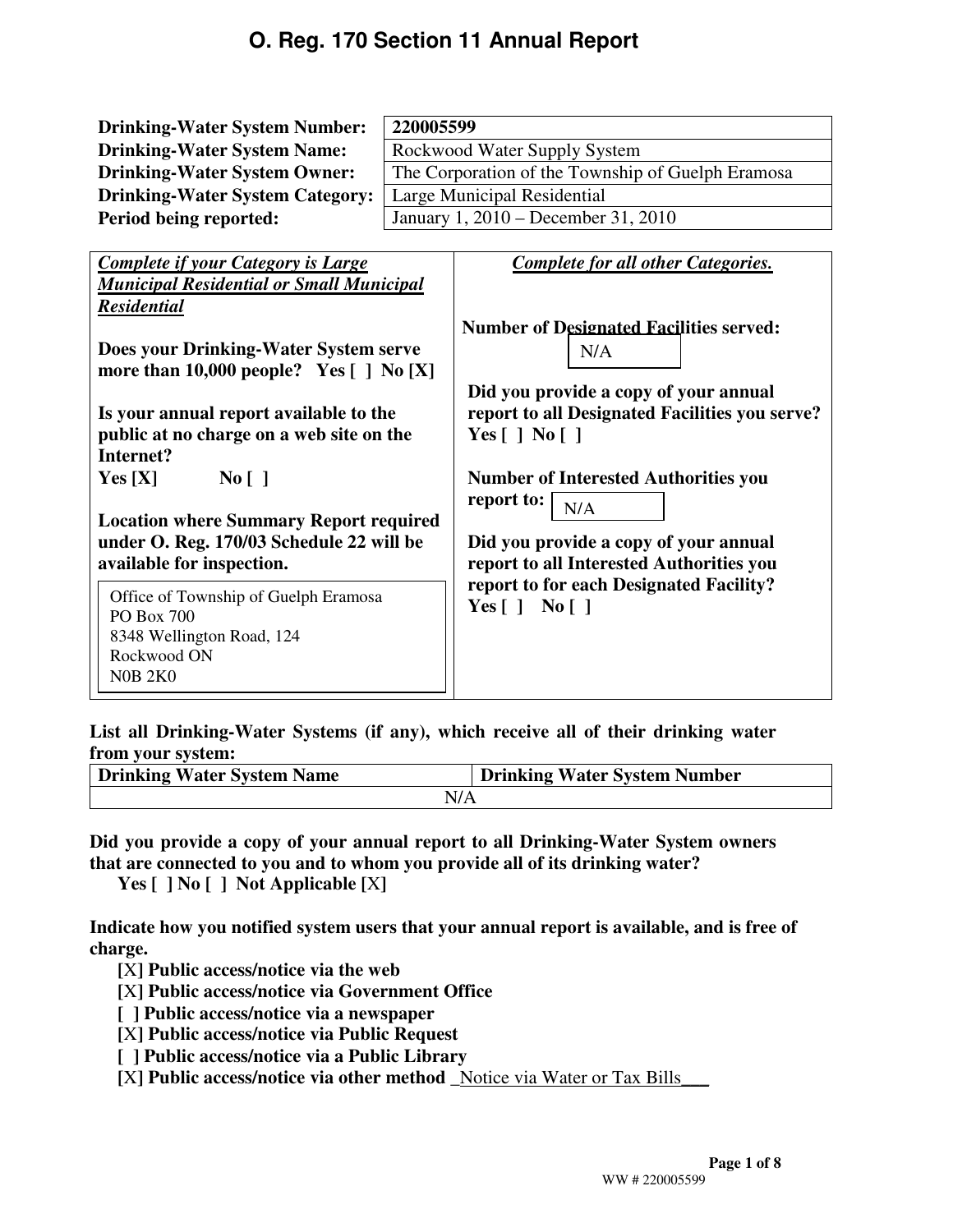#### **Describe your Drinking-Water System**

The Rockwood Water Supply System is located in the Township of Guelph-Eramosa. The water system consists of three municipal groundwater wells, a water tower and distribution system. Two of the wells are located at the Station Street pumphouse and the other at the Bernardi Pumphouse. The water level in the water tower starts and stops the well pumps. The raw water from the wells is chlorinated prior to discharge into the distribution system. Once the low level in the water tower has been reached, the pump station is called upon to operate and supply the distribution system with the excess water filling the tower. This water system is known as a demand/storage system. Once the water tower if full, the well pumps shut down until the water level drops in the water tower and the pumps are required to run again.

The two wells located within the Station Street pumphouse are approved to supply water at a maximum combined flow rate of 1, 364 L/min and a maximum daily flow of 1,965 m3/day. The well located within the Bernardi pumphouse is approved to supply water at a maximum flow rate of 910 L/min and a maximum daily flow of 1,310 m3/day. Before entering the distribution system from these wells, the raw water is treated (UV- Station St.) by adding a disinfectant to protect against microbial contaminants. The water is disinfected with sodium hypochlorite solution (chlorine) and iron sequestering (sodium silicate), which is injected during the pump cycle.

#### **List all water treatment chemicals used over this reporting period**

| Sodium Hypochlorite $(12\% \text{ solution})$ – disinfection | UV Swift – Station St. |
|--------------------------------------------------------------|------------------------|
| Sodium silicate $(34.8 %$ solution) – iron sequestering      |                        |
|                                                              |                        |

#### **Were any significant expenses incurred to?**

- **[ ]** Install required equipment
- **[X]** Repair required equipment
- **[X]** Replace required equipment

#### **Please provide a brief description and a breakdown of monetary expenses incurred**

| UV Sensor replacement |                                   |
|-----------------------|-----------------------------------|
| Water main break      |                                   |
| Cla-valve repairs     | <b>Total incured: \$10,920.64</b> |

#### **Provide details on the notices submitted in accordance with subsection 18(1) of the Safe Drinking-Water Act or section 16-4 of Schedule 16 of O.Reg.170/03 and reported to Spills Action Centre**

| <b>Incident Date</b> | <b>Parameter</b> | Result | Unit of<br><b>Measure</b> | <b>Corrective</b><br>Action | Corrective<br><b>Action Date</b> |
|----------------------|------------------|--------|---------------------------|-----------------------------|----------------------------------|
| N/A                  | N/A              | N/A    | N/A                       | N/A                         | N/A                              |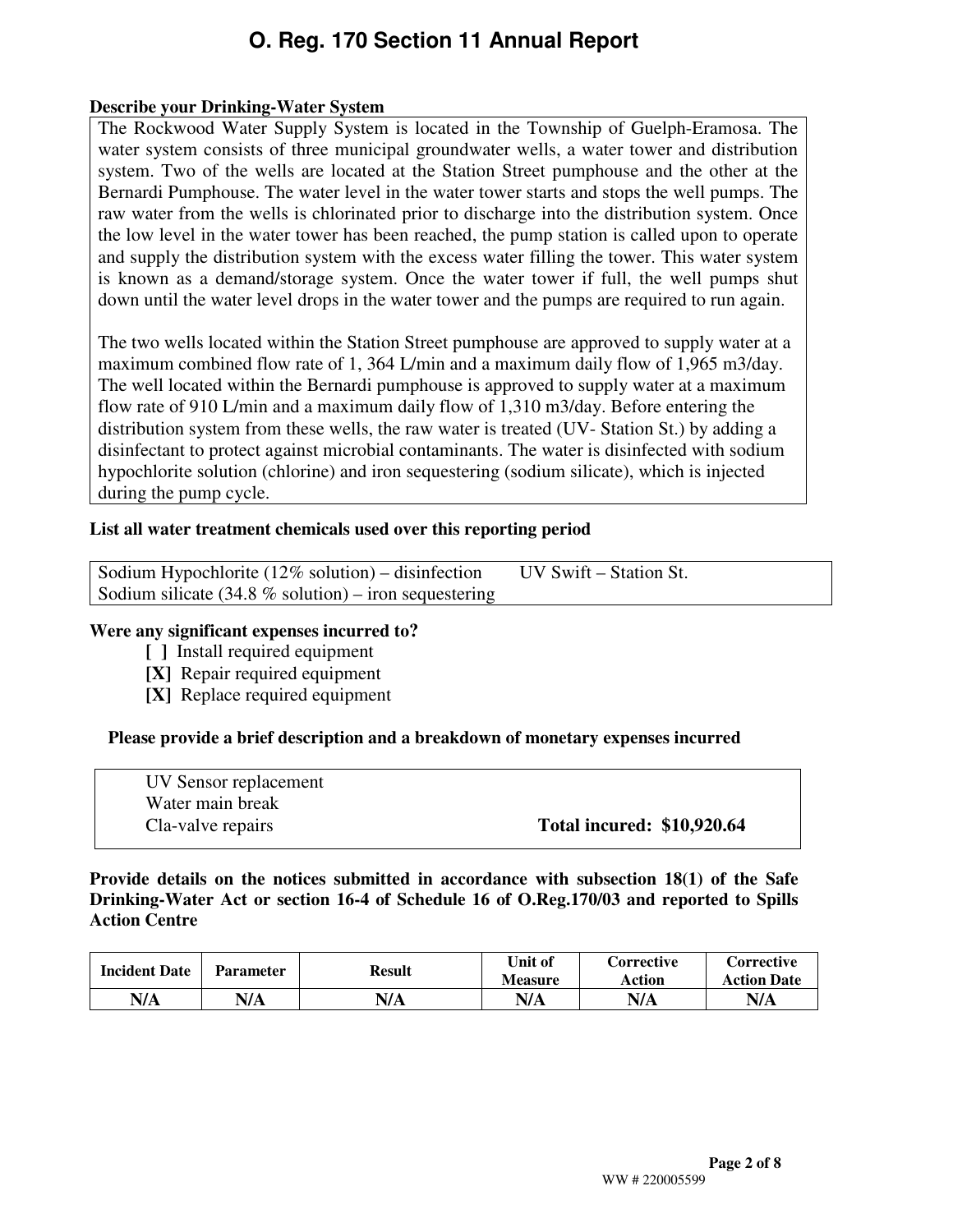**Microbiological testing done under the Schedule 10, 11 or 12 of Regulation 170/03, during this reporting period.** 

|                     | # of Samples | E.Coli<br>(min –max) | <b>Total Coliform</b><br>$(min - max)$ | # of<br><b>HPC</b> Samples | <b>HPC</b><br>$(min - max)$ |
|---------------------|--------------|----------------------|----------------------------------------|----------------------------|-----------------------------|
| Raw                 | l 56         | $0-0$                | 0-0                                    | N/A                        | N/A                         |
| <b>Treated</b>      | 104          | $0-0$                | $0 - 0$                                | 104                        | $0 - 2$                     |
| <b>Distribution</b> | 208          | $0-0$                | $0 - 0$                                | 208                        | $0-9$                       |

**Operational testing done under Schedule 8 of Regulation 170/03 during the period covered by this Annual Report.** 

| <b>Parameter</b>                      | <b>Number of Grab</b><br><b>Samples</b> | <b>Range of Results</b><br>$(min #)-(max #)$ |  |  |  |
|---------------------------------------|-----------------------------------------|----------------------------------------------|--|--|--|
| <b>Raw Water</b>                      |                                         |                                              |  |  |  |
| Turbidity (Station Street; Well 1-67) | 12                                      | $0.11 - 0.26$ NTU's                          |  |  |  |
| Turbidity (Station Street; Well 1-76) | 12                                      | $0.09 - 0.32$ NTU's                          |  |  |  |
| Turbidity (Bernardi)                  | 12                                      | $0.09 - 0.31$ NTU's                          |  |  |  |
| <b>Treated Water</b>                  |                                         |                                              |  |  |  |
| Chlorine Residual (Station St) (free) | 8760                                    | $0.16 - 2.25$ mg/L                           |  |  |  |
| Chlorine Residual (Bernardi) (free)   | 8760                                    | $0.77 - 1.92$ mg/L                           |  |  |  |
| <b>Distribution System</b>            |                                         |                                              |  |  |  |
| Chlorine Residual (free)              | 3320                                    | $0.19 - 3.34$ mg/L                           |  |  |  |

#### **Summary of additional testing and sampling carried out in accordance with the requirement of an approval, order or other legal instrument.**

| Date Legal instrument<br>issued | <b>Parameter</b> | <b>Date Sampled</b> | <b>Result</b> | <b>Unit of Measure</b> |  |  |
|---------------------------------|------------------|---------------------|---------------|------------------------|--|--|
| N/A                             |                  |                     |               |                        |  |  |

#### **Summary of Inorganic parameters tested during this reporting period or the most recent sample results**

| <b>Parameter</b>           | <b>Sample Date</b> | <b>Result Value</b> | <b>Unit of Measure</b> | <b>Exceedance</b> |
|----------------------------|--------------------|---------------------|------------------------|-------------------|
|                            |                    | <b>BERNARDI</b>     |                        |                   |
| <b>Antimony</b>            | Jan.06/10          | < 0.5               | ug/l                   | N <sub>o</sub>    |
| <b>Arsenic</b>             | Jan.06/10          | $\leq 1$            | $\frac{u g}{l}$        | N <sub>0</sub>    |
| <b>Barium</b>              | Jan.06/10          | 40                  | $\frac{u g}{l}$        | N <sub>o</sub>    |
| <b>Boron</b>               | Jan.06/10          | < 10                | $\frac{u g}{l}$        | N <sub>o</sub>    |
| Cadmium                    | Jan.06/10          | < 0.1               | ug/l                   | N <sub>o</sub>    |
| <b>Chromium</b>            | Jan.06/10          | < 5                 | $\frac{u g}{l}$        | N <sub>o</sub>    |
| <b>Lead (Distribution)</b> | Jan.06/10          | < 0.5               | $\frac{u}{2}$          | N <sub>o</sub>    |
| <b>Mercury</b>             | Jan.06/10          | < 0.1               | $\frac{u g}{l}$        | N <sub>o</sub>    |
| Selenium                   | Jan.06/10          | $\lt 2$             | $\frac{u g}{l}$        | N <sub>o</sub>    |
| <b>Uranium</b>             | Jan.06/10          | 0.3                 | $\frac{u g}{l}$        | N <sub>0</sub>    |
| Sodium                     | Mar. 09/09         | 5.3                 | mg/l                   | N <sub>o</sub>    |
| <b>Fluoride</b>            | Mar. 09/09         | 1.4                 | mg/l                   | N <sub>o</sub>    |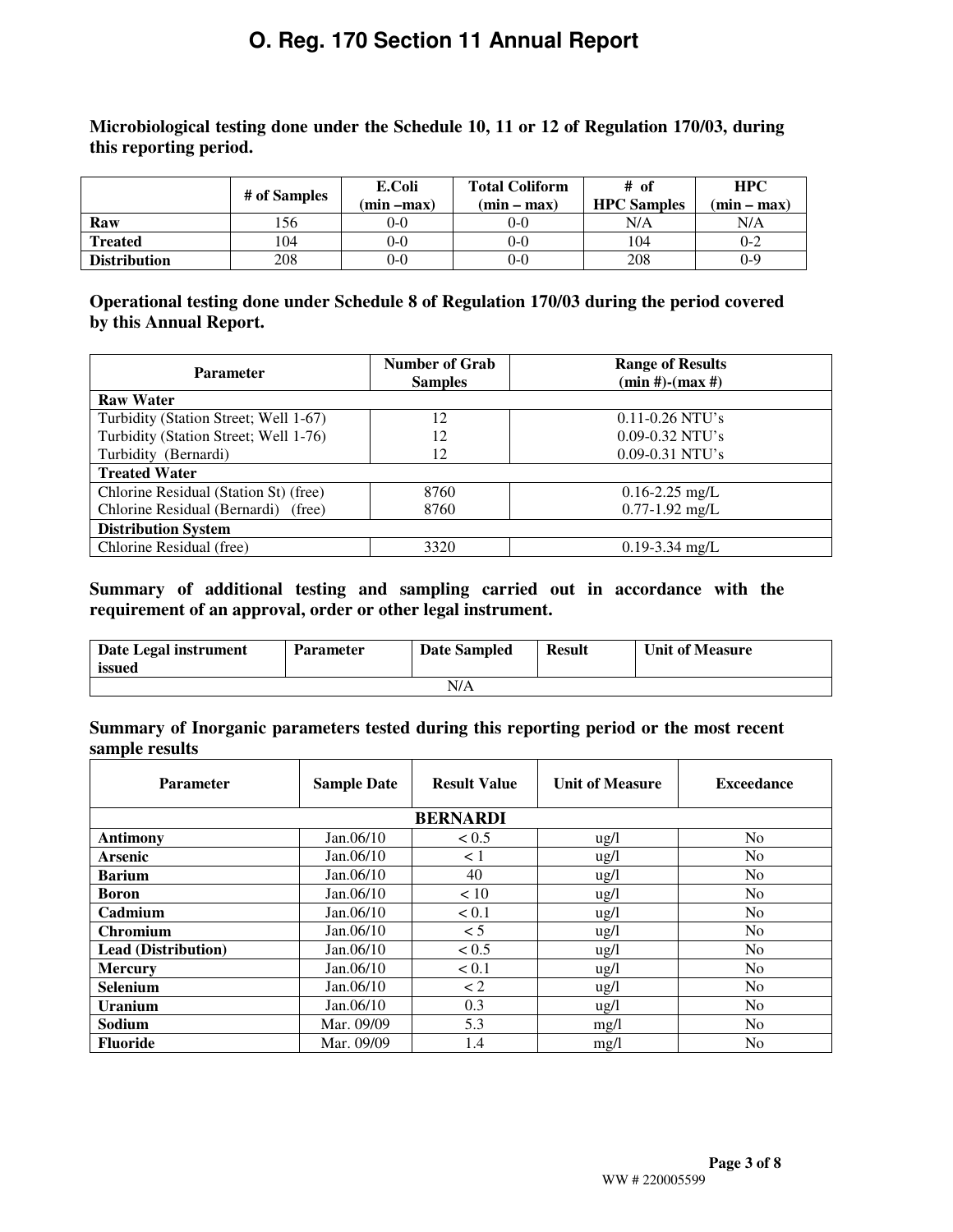#### **BERNARDI continued…..**

| <b>Nitrite</b> | Jan. 04/10<br>April 6/10<br>July 5/10<br>Oct. 4/10 | < 0.01<br>< 0.01<br>< 0.01<br>< 0.01 | mg/l | N <sub>o</sub> |
|----------------|----------------------------------------------------|--------------------------------------|------|----------------|
| <b>Nitrate</b> | Jan. 04/10<br>April 6/10<br>July 5/10<br>Oct. 4/10 | < 0.1<br>< 0.1<br>< 0.1<br>< 0.1     | mg/l | No             |

#### **Summary of Inorganic parameters tested during this reporting period or the most recent sample results**

| <b>Parameter</b>           | <b>Sample Date</b> | <b>Result Value</b> | <b>Unit of Measure</b> | <b>Exceedance</b> |  |  |  |  |
|----------------------------|--------------------|---------------------|------------------------|-------------------|--|--|--|--|
| <b>STATION STREET</b>      |                    |                     |                        |                   |  |  |  |  |
| <b>Antimony</b>            | Jan.06/10          | < 0.5               | $\mu$ g/L              | N <sub>0</sub>    |  |  |  |  |
| <b>Arsenic</b>             | Jan.06/10          | $\leq 1$            | ug/L                   | N <sub>o</sub>    |  |  |  |  |
| <b>Barium</b>              | Jan.06/10          | 79                  | ug/L                   | N <sub>o</sub>    |  |  |  |  |
| <b>Boron</b>               | Jan.06/10          | 22                  | $\mu$ g/L              | No                |  |  |  |  |
| Cadmium                    | Jan.06/10          | < 0.1               | ug/L                   | N <sub>o</sub>    |  |  |  |  |
| Chromium                   | Jan.06/10          | < 5                 | ug/L                   | N <sub>o</sub>    |  |  |  |  |
| <b>Lead (Distribution)</b> | Jan.06/10          | < 0.5               | $\mu$ g/L              | No                |  |  |  |  |
| <b>Mercury</b>             | Jan.06/10          | < 0.1               | ug/L                   | N <sub>o</sub>    |  |  |  |  |
| Selenium                   | Jan.06/10          | $\lt 2$             | ug/L                   | N <sub>o</sub>    |  |  |  |  |
| <b>Uranium</b>             | Jan.06/10          | 0.9                 | $\mu$ g/L              | N <sub>o</sub>    |  |  |  |  |
| Sodium                     | Mar. 02/09         | 97                  | mg/L                   | Yes               |  |  |  |  |
| <b>Fluoride</b>            | Mar. 2/09          | 0.8                 | mg/L                   | N <sub>o</sub>    |  |  |  |  |
|                            | Jan. 04/10         | < 0.01              |                        |                   |  |  |  |  |
| <b>Nitrite</b>             | April 6/10         | < 0.01              |                        | N <sub>o</sub>    |  |  |  |  |
|                            | July 5/10          | < 0.01              | mg/1                   |                   |  |  |  |  |
|                            | Oct. 4/10          | < 0.01              |                        |                   |  |  |  |  |
|                            | Jan. 04/10         | < 0.1               |                        |                   |  |  |  |  |
| <b>Nitrate</b>             | April 6/10         | < 0.1               | mg/l                   | N <sub>o</sub>    |  |  |  |  |
|                            | July 5/10          | < 0.1               |                        |                   |  |  |  |  |
|                            | Oct. 4/10          | < 0.1               |                        |                   |  |  |  |  |

#### **Summary of lead testing under Schedule 15.1 during this reporting period**

(applicable to the following drinking water systems; large municipal residential systems**,** small municipal residential systems, and non-municipal year-round residential systems)

| <b>Location Type</b> | <b>Number of Samples</b>                                                | <b>Range of Lead Results</b><br>$(min#) - (max#) ug/L$               | Number of<br><b>Exceedances</b> |  |  |  |
|----------------------|-------------------------------------------------------------------------|----------------------------------------------------------------------|---------------------------------|--|--|--|
| <b>Plumbing</b>      | Exempt until the third 12 month period $-$ No samples exceeded standard |                                                                      |                                 |  |  |  |
| <b>Distribution</b>  |                                                                         | Ref: O.Reg 170: Community Lead Testing: Reduced Sampling & Frequency |                                 |  |  |  |

**44 sampling points with 2 samples at each point (plumbing per session)**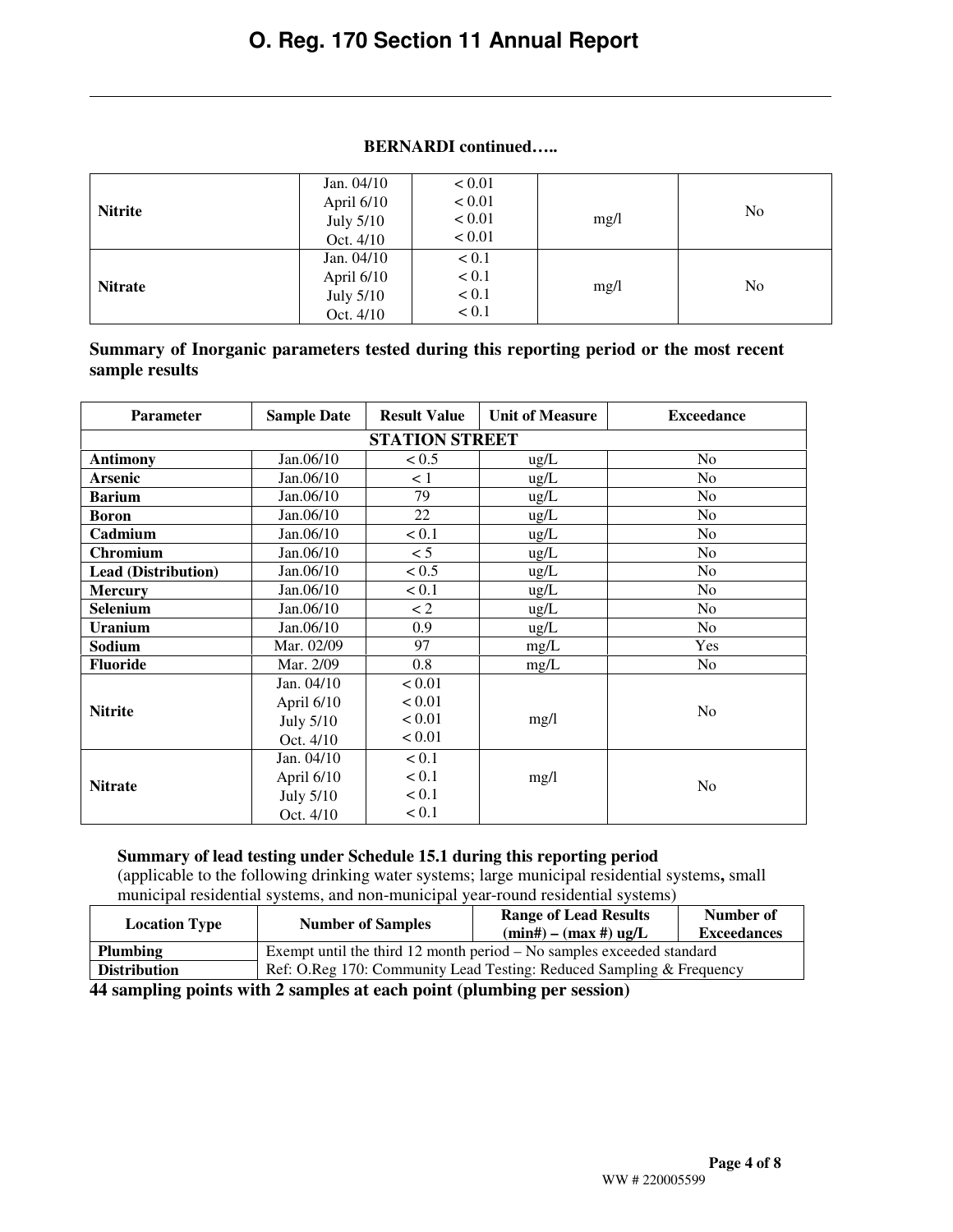| <b>Parameter</b>                     | <b>Sample</b><br>Date | <b>Result Value</b> | Unit of<br><b>Measure</b> | <b>Exceedance</b> |
|--------------------------------------|-----------------------|---------------------|---------------------------|-------------------|
|                                      | <b>BERNARDI</b>       |                     |                           |                   |
| Alachlor                             | Jan. 06/10            | < 0.1               | ug/l                      | N <sub>o</sub>    |
| Aldicarb                             | Jan. 06/10            | < 0.2               | $\frac{u}{g}$             | N <sub>o</sub>    |
| Aldrin + dieldrin                    | Jan. 06/10            | < 0.5               | $\frac{u g}{l}$           | N <sub>o</sub>    |
| Atrazine + N-dealkylated metabolites | Jan. 06/10            | < 1                 | $\frac{u}{g}$             | No                |
| Azinophos-methyl                     | Jan. 06/10            | $\sqrt{0.5}$        | $\frac{u g}{l}$           | N <sub>o</sub>    |
| Bendiocarb                           | Jan. 06/10            | < 1                 | $\frac{u}{g}$             | No                |
| Benzene                              | Jan. 06/10            | < 0.5               | ug/l                      | N <sub>o</sub>    |
| Benzo[a]pyrene                       | Jan. 06/10            | < 0.5               | ug/l                      | N <sub>o</sub>    |
| Bromoxynil                           | Jan. 06/10            | $\overline{5}$      | ug/l                      | N <sub>o</sub>    |
| Carbaryl                             | Jan. 06/10            | < 0.01              | $\frac{u g}{l}$           | N <sub>o</sub>    |
| Carbofuran                           | Jan. 06/10            | < 1                 | $\frac{u}{g}$             | N <sub>o</sub>    |
| Carbon tetrachloride                 | Jan. 06/10            | $\lt 2$             | ug/l                      | N <sub>o</sub>    |
| Chlordane                            | Jan. 06/10            | $\lt 2$             | ug/l                      | N <sub>o</sub>    |
| Chlorpyrifos                         | Jan. 06/10            | < 0.1               | ug/l                      | N <sub>o</sub>    |
| Cyanazine                            | Jan. 06/10            | < 0.009             | ug/l                      | N <sub>o</sub>    |
| 1,1-Dichloroethylene                 | Jan. 06/10            | < 0.5               | ug/1                      | N <sub>o</sub>    |
| 1.2-Dichloroethane                   | Jan. 06/10            | < 5                 | $\frac{u g}{l}$           | N <sub>o</sub>    |
| $2,4-D$                              | Jan. 06/10            | $\overline{5}$      | $\frac{u g}{l}$           | N <sub>o</sub>    |
| 2,4-Dichlorophenol                   | Jan. 06/10            | $\sqrt{0.1}$        | $\frac{u g}{l}$           | N <sub>o</sub>    |
| $DDT + metabolites$                  | Jan. 06/10            | $\frac{1}{0.01}$    | $\frac{u g}{l}$           | N <sub>o</sub>    |
| Diazinon                             | Jan. 06/10            | $\lt 1$             | ug/l                      | N <sub>o</sub>    |
| Dicamba                              | Jan. 06/10            | $\overline{<1}$     | $\frac{u g}{l}$           | N <sub>o</sub>    |
| Dichloromethane                      | Jan. 06/10            | < 0.02              | $\frac{u g}{l}$           | N <sub>o</sub>    |
| Diclofop-methyl                      | Jan. 06/10            | $\leq 1$            | $\frac{u g}{l}$           | N <sub>o</sub>    |
| Dimethoate                           | Jan. 06/10            | $\overline{<1}$     | $\frac{u g}{l}$           | N <sub>o</sub>    |
| Dinoseb                              | Jan. 06/10            | $\sqrt{0.5}$        | $\frac{u g}{l}$           | N <sub>o</sub>    |
| Diquat                               | Jan. 06/10            | < 0.9               | ug/l                      | No                |
| Diuron                               | Jan. 06/10            | $<$ 3               | $\frac{u g}{l}$           | No                |
| Heptachlor & heptachlor epoxide      | Jan. 06/10            | < 1                 | $\frac{u g}{l}$           | No                |
| Lindane                              | Jan. 06/10            | $\overline{z}$      | ug/l                      | No                |
| Malathion                            | Jan. 06/10            | < 10                | ug/l                      | N <sub>o</sub>    |
| Methoxychlor                         | Jan. 06/10            | $\frac{1}{0.01}$    | ug/l                      | N <sub>o</sub>    |
| Metolachlor                          | Jan. 06/10            | < 0.006             | ug/l                      | No                |
| Metribuzin                           | Jan. 06/10            | < 5                 | $\frac{u g}{l}$           | No                |
| Monochlorobenzene                    | Jan. 06/10            | < 0.02              | $\frac{u g}{l}$           | No                |
| o-Dichlorobenzene                    | Jan. 06/10            | < 0.5               | ug/l                      | No                |
| Paraquat                             | Jan. 06/10            | < 5                 | ug/l                      | N <sub>o</sub>    |
| Parathion                            | Jan. 06/10            | $< 0.1$             | ug/l                      | No                |
| p-Dichlorobenzene                    | Jan. 06/10            | < 0.2               | ug/l                      | No                |
| Pentachlorophenol / PCP              | Jan. 06/10            | < 1                 | ug/l                      | No                |
| Phorate                              | Jan. 06/10            | < 1                 | $\frac{u g}{l}$           | No                |
| Picloram                             | Jan. 06/10            | < 0.2               | ug/l                      | No                |
| Polychlorinated Biphenyls / PCBs     | Jan. 06/10            | < 0.5               | ug/l                      | No                |
| Prometryn                            | Jan. 06/10            | < 0.5               | ug/l                      | No                |
| Simazine                             | Jan. 06/10            | < 5                 | ug/l                      | No                |
| 2,3,4,6-Tetrachlorophenol            | Jan. 06/10            | < 0.05              | ug/l                      | No                |

### **Summary of Organic parameters sampled during this reporting period or the most recent sample results**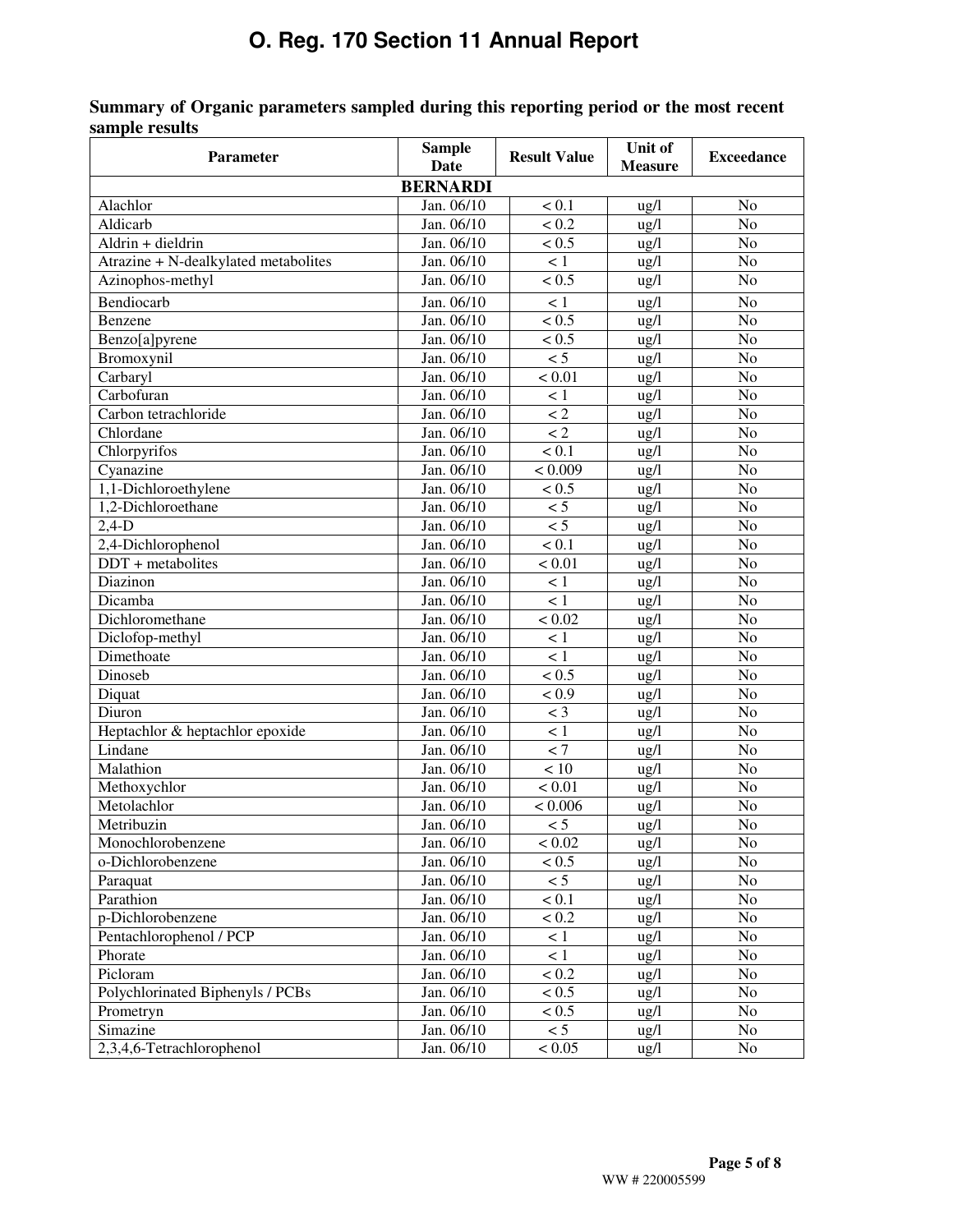#### **BERNARDI Continued….**

| $2,4,5-T$                          | Jan. 06/10 | < 0.3    | $\frac{u}{2}$   | N <sub>o</sub> |
|------------------------------------|------------|----------|-----------------|----------------|
| 2,4,6-Trichlorophenol              | Jan. 06/10 | < 1      | $\frac{u g}{l}$ | N <sub>0</sub> |
| Temephos                           | Jan. 06/10 | < 10     | $\frac{u g}{l}$ | N <sub>0</sub> |
| <b>Terbufos</b>                    | Jan. 06/10 | < 0.5    | $\frac{u g}{l}$ | N <sub>o</sub> |
| Tetrachloroethylene                | Jan. 06/10 | < 0.1    | $\frac{u}{2}$   | N <sub>o</sub> |
| Triallate                          | Jan. 06/10 | $\leq 1$ | $\frac{u}{2}$   | No             |
| Trichloroethylene                  | Jan. 06/10 | < 0.1    | $\frac{u}{g}$   | N <sub>o</sub> |
| Trifluralin                        | Jan. 06/10 | $\leq 1$ | $u\text{g}/l$   | N <sub>o</sub> |
| Vinyl chloride                     | Jan. 06/10 | < 0.2    | $\frac{u}{2}$   | No             |
| THMS (Distribution)                | Jan. 04/10 |          |                 |                |
| (NOTE: show latest annual average) | April 6/10 |          |                 | N <sub>0</sub> |
| Average $-4.5$ ug/L                | July 5/10  |          |                 |                |
|                                    | Oct. 4/10  |          |                 |                |

### **Summary of Organic parameters sampled during this reporting period or the most recent sample results**

| <b>Parameter</b>                     | <b>Sample</b><br><b>Date</b> | <b>Result</b><br><b>Value</b> | Unit of<br><b>Measure</b> | <b>Exceedance</b> |
|--------------------------------------|------------------------------|-------------------------------|---------------------------|-------------------|
| <b>STATION STREET</b>                |                              |                               |                           |                   |
| Alachlor                             | Jan. 06/10                   | < 0.5                         | $\frac{u g}{l}$           | No                |
| Aldicarb                             | Jan. 06/10                   | $\leq 5$                      | $\frac{u}{g}$             | N <sub>o</sub>    |
| Aldrin + dieldrin                    | Jan. 06/10                   | < 0.01                        | $\frac{u g}{l}$           | No                |
| Atrazine + N-dealkylated metabolites | Jan. 06/10                   | $\lt 1$                       | $\frac{u g}{l}$           | N <sub>o</sub>    |
| Azinophos-methyl                     | Jan. 06/10                   | $\ensuremath{<} 2$            | $\frac{u}{2}$             | No                |
| Bendiocarb                           | Jan. 06/10                   | $\lt 2$                       | $\frac{u}{2}$             | N <sub>o</sub>    |
| Benzene                              | Jan. 06/10                   | < 0.1                         | $\frac{u}{2}$             | N <sub>0</sub>    |
| Benzo[a]pyrene                       | Jan. 06/10                   | < 0.009                       | $\frac{u g}{l}$           | No                |
| Bromoxynil                           | Jan. 06/10                   | < 0.5                         | $\frac{u g}{l}$           | N <sub>o</sub>    |
| Carbaryl                             | Jan. 06/10                   | $\leq 5$                      | $\frac{u g}{l}$           | N <sub>o</sub>    |
| Carbofuran                           | Jan. 06/10                   | < 5                           | $\frac{u g}{l}$           | N <sub>o</sub>    |
| Carbon tetrachloride                 | Jan. 06/10                   | < 0.1                         | $\frac{u g}{l}$           | No                |
| Chlordane                            | Jan. 06/10                   | < 0.01                        | $\frac{u g}{l}$           | N <sub>o</sub>    |
| Chlorpyrifos                         | Jan. 06/10                   | $\lt 1$                       | $\frac{u}{g}$             | N <sub>o</sub>    |
| Cyanazine                            | Jan. 06/10                   | < 1                           | $\frac{u g}{l}$           | No                |
| 1,1-Dichloroethylene                 | Jan. 06/10                   | < 0.1                         | $\frac{u g}{l}$           | N <sub>o</sub>    |
| 1,2-Dichloroethane                   | Jan. 06/10                   | < 0.2                         | $\frac{u g}{l}$           | No                |
| $2,4-D$                              | Jan. 06/10                   | < 1                           | $\frac{u g}{l}$           | N <sub>o</sub>    |
| 2,4-Dichlorophenol                   | Jan. 06/10                   | < 0.5                         | $\frac{u g}{l}$           | No                |
| $DDT + metabolic$                    | Jan. 06/10                   | < 0.02                        | $\frac{u g}{l}$           | N <sub>0</sub>    |
| Diazinon                             | Jan. 06/10                   | < 1                           | ug/l                      | N <sub>o</sub>    |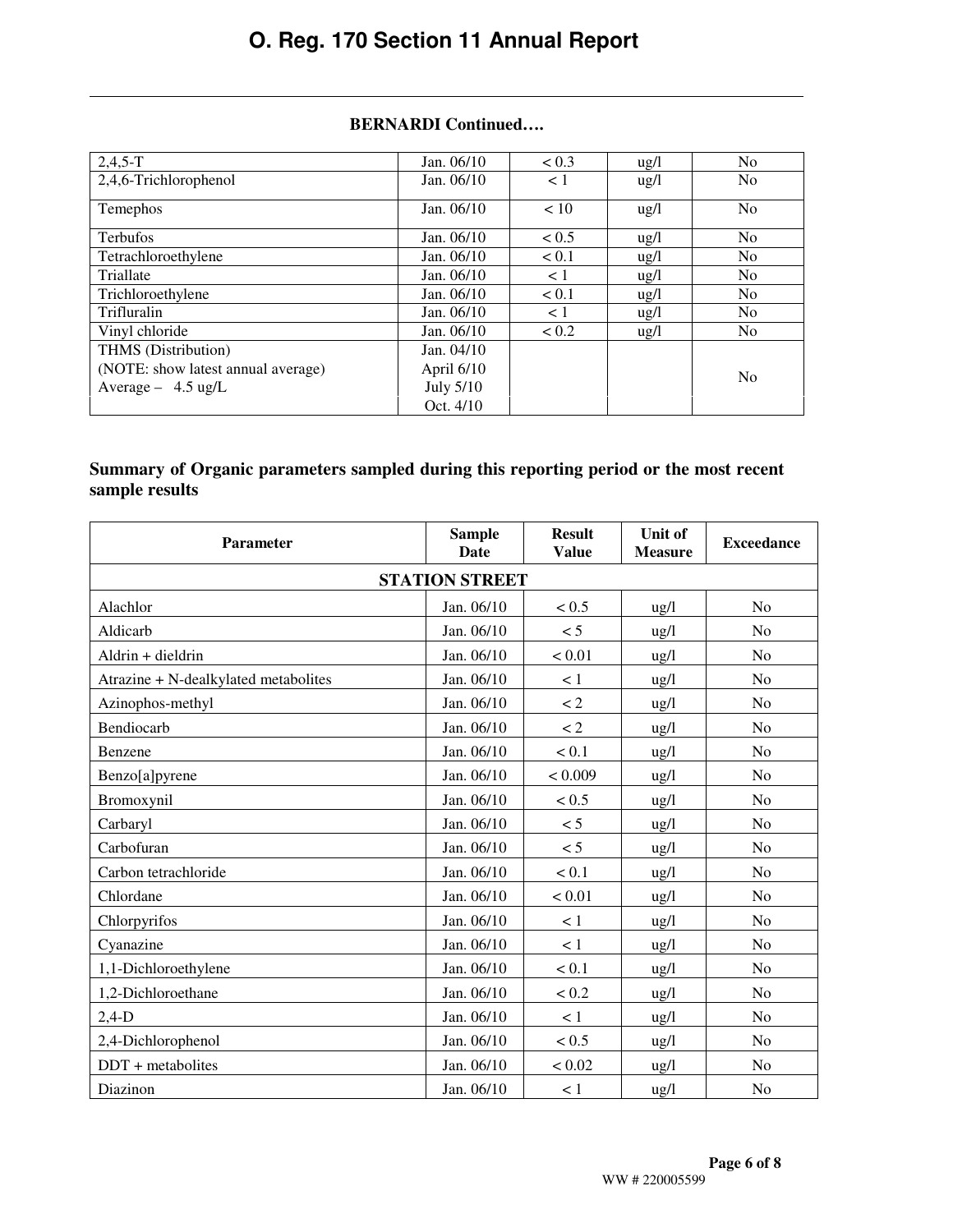#### **STATION STREET Continued….**

| Dicamba                            | Jan. 06/10 | $\lt 1$ | $\frac{u g}{l}$ | No             |
|------------------------------------|------------|---------|-----------------|----------------|
| Dichloromethane                    | Jan. 06/10 | < 0.5   | $\frac{u g}{l}$ | N <sub>o</sub> |
| Diclofop-methyl                    | Jan. 06/10 | < 0.9   | $\frac{u g}{l}$ | N <sub>o</sub> |
| Dimethoate                         | Jan. 06/10 | $<$ 3   | $\frac{u}{g}$   | No             |
| Dinoseb                            | Jan. 06/10 | < 1     | $\frac{u}{g}$   | N <sub>o</sub> |
| Diquat                             | Jan. 06/10 | < 7     | $\frac{u}{g}$   | N <sub>o</sub> |
| Diuron                             | Jan. 06/10 | $<10$   | $\frac{u g}{l}$ | N <sub>o</sub> |
| Heptachlor & heptachlor epoxide    | Jan. 06/10 | < 0.01  | ug/l            | N <sub>o</sub> |
| Lindane                            | Jan. 06/10 | < 0.006 | $\frac{u}{g}$   | No             |
| Malathion                          | Jan. 06/10 | < 5     | $\frac{u g}{l}$ | No             |
| Methoxychlor                       | Jan. 06/10 | < 0.02  | $\frac{u}{g}$   | No             |
| Metolachlor                        | Jan. 06/10 | < 0.5   | $\frac{u g}{l}$ | N <sub>o</sub> |
| Metribuzin                         | Jan. 06/10 | < 5     | $\frac{u g}{l}$ | N <sub>o</sub> |
| Monochlorobenzene                  | Jan. 06/10 | < 0.1   | $\frac{u g}{l}$ | N <sub>o</sub> |
| o-Dichlorobenzene                  | Jan. 06/10 | < 0.2   | $\frac{u g}{l}$ | No             |
| Paraquat                           | Jan. 06/10 | < 1     | $\frac{u}{g}$   | No             |
| Parathion                          | Jan. 06/10 | < 1     | $\frac{u}{2}$   | No             |
| p-Dichlorobenzene                  | Jan. 06/10 | < 0.2   | $\frac{u g}{l}$ | N <sub>o</sub> |
| Pentachlorophenol / PCP            | Jan. 06/10 | < 0.5   | ug/l            | N <sub>o</sub> |
| Phorate                            | Jan. 06/10 | < 0.5   | $\frac{u g}{l}$ | No             |
| Picloram                           | Jan. 06/10 | < 5     | $\frac{u}{g}$   | No             |
| Polychlorinated Biphenyls / PCBs   | Jan. 06/10 | < 0.05  | $\frac{u g}{l}$ | No             |
| Prometryn                          | Jan. 06/10 | < 0.3   | $\frac{u}{g}$   | No             |
| Simazine                           | Jan. 06/10 | < 1     | $\frac{u g}{l}$ | No             |
| 2,3,4,6-Tetrachlorophenol          | Jan. 06/10 | < 0.5   | $\frac{u g}{l}$ | N <sub>o</sub> |
| $2,4,5-T$                          | Jan. 06/10 | < 1     | $\frac{u g}{l}$ | N <sub>o</sub> |
| 2,4,6-Trichlorophenol              | Jan. 06/10 | < 0.5   | $\frac{u g}{l}$ | No             |
| Temephos                           | Jan. 06/10 | $<10\,$ | $\frac{u g}{l}$ | No             |
| <b>Terbufos</b>                    | Jan. 06/10 | < 0.5   | ug/l            | No             |
| Tetrachloroethylene                | Jan. 06/10 | < 0.1   | $\frac{u g}{l}$ | No             |
| Triallate                          | Jan. 06/10 | < 1     | ug/l            | No             |
| Trichloroethylene                  | Jan. 06/10 | < 0.1   | $\frac{u g}{l}$ | N <sub>0</sub> |
| Trifluralin                        | Jan. 06/10 | < 1     | $\frac{u g}{l}$ | No             |
| Vinyl chloride                     | Jan. 06/10 | < 0.2   | $\frac{u g}{l}$ | No             |
| THMS (Distribution)                | Jan. 04/10 |         |                 |                |
| (NOTE: show latest annual average) | April 6/10 |         |                 | N <sub>0</sub> |
| Average - 4.5 ug/L                 | July 5/10  |         |                 |                |
|                                    | Oct. 4/10  |         |                 |                |